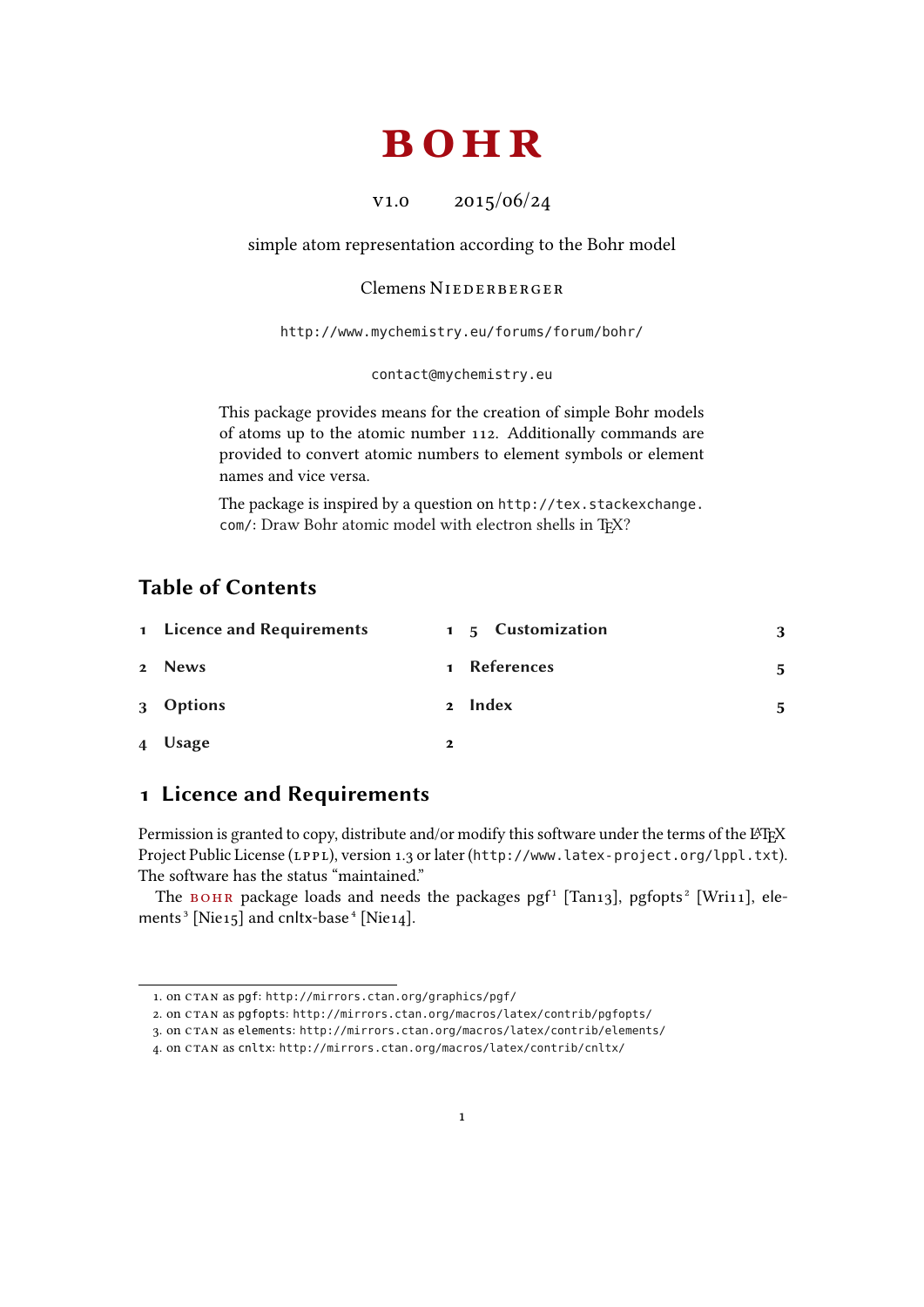#### <span id="page-1-3"></span><span id="page-1-0"></span>2 News

With version 1.0 all the parts not directly used for drawing the Bohr models such as defining element names (\setatomname) or element symbols (\setatomsymbol) or writing the electron configuration ( $\left(\begin{array}{c} \text{cl}\text{conf} \end{array}\right)$  have been extracted into a new package called elements. This package provides all the commands besides \bohr and \setbohr that you know from earlier versions of BOHR. As a consequence the option language has been dropped. Obviously said package is now needed by BOHR.

## <span id="page-1-1"></span>3 Options

Every option described in the manual can also be used as package option although this is not really advertised. The preferred version is to set options via the setup command \setbohr. Future versions of \bohr may drop the possible package options completely. Options are indicated as option and are all key/value like options. Some options can be set without value, too. Then the underlined value is used.

## <span id="page-1-2"></span>4 Usage

вон is used like any other LAT<sub>E</sub>X  $2\varepsilon$  package:

1 \usepackage{bohr}

The main command, \bohr, creates the models:

\bohr[ $\langle num \ of \ shells \rangle$ ]{ $\langle num \ of \ electrons \rangle$ }{ $\langle atom \ name \rangle$ }

The main command. The mandatory arguments take the number of electrons to be printed and the atom symbol that is printed in the center.

This is described best by an example:



There is not much more to it. Another example using the optional argument: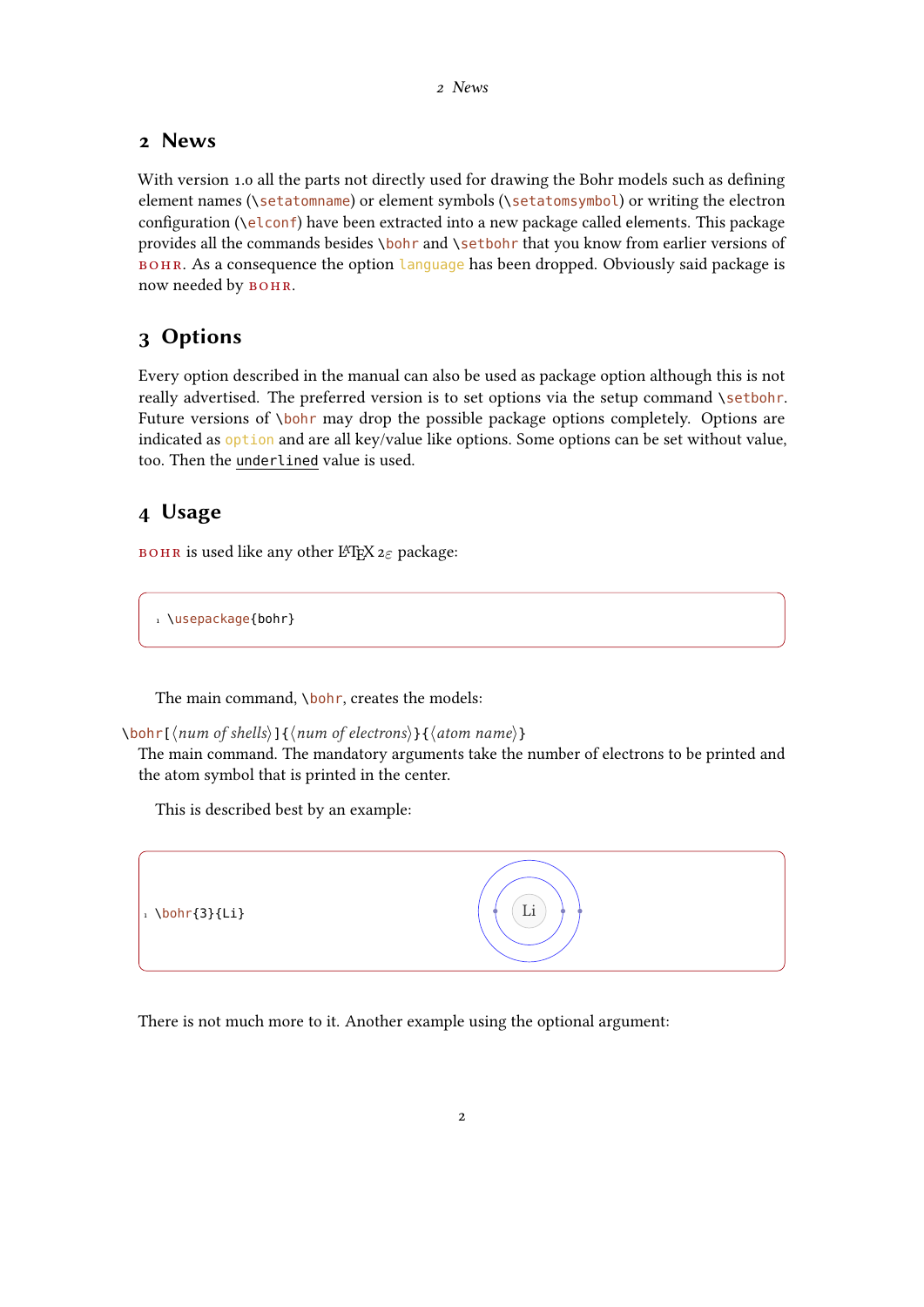<span id="page-2-1"></span><span id="page-2-0"></span>1 \bohr[2]{2}{\$\mathrm{Li^+}\$}  $\left| \begin{array}{c} \left( \text{Li}^+ \right) \end{array} \right|$ 5 Customization BOHR provides a handful of options to customize the appearance: \setbohr{ $\langle$  options}} Options are set in a key/value syntax using this command. insert-symbol = true|false default: false If set to true  $B$ OHR will insert the atomic symbol suiting to the given electron number if no third argument is given. insert-number <sup>=</sup> true|false Default: false If set to true BOHR will use the appropriate number of electrons for the given element symbol in the third argument if no second argument is given. This of course only works if the third argument is one of the 112 element symbols. insert-missing = true|false default: false Sets both insert-symbol and insert-number.  $atom\text{-style} = \{\langle code \rangle\}$  (initially empty) This code will be placed immediatly before the third argument of \bohr. The last macro in it may need one argument.  $name-options-set = {\langle tikz~option \rangle}$  (initially empty) This value is passed to the options of the  $\setminus \text{node}$  the third argument of  $\setminus \text{both}r$  is placed in. name-options-add =  $\{\langle tikz \space options \rangle\}$  (initially empty) This value will be added to options set with name-options-set. nucleus-options-set = { $\langle$ *tikz options*}} Default: draw=black!80,fill=black!10,opacity=.25 This value is passed to the options of the  $\dagger$  draw command that draws the circle around the name-node.  $nucleus-options-add = \{\langle tikz \text{ options}\rangle\}$  (initially empty) This value will be added to options set with nucleus-options-set.  $nucleus-radius = {\langle dimension \rangle}$  dimension) different contracts the Default: 1em The radius of the circle around the name-node.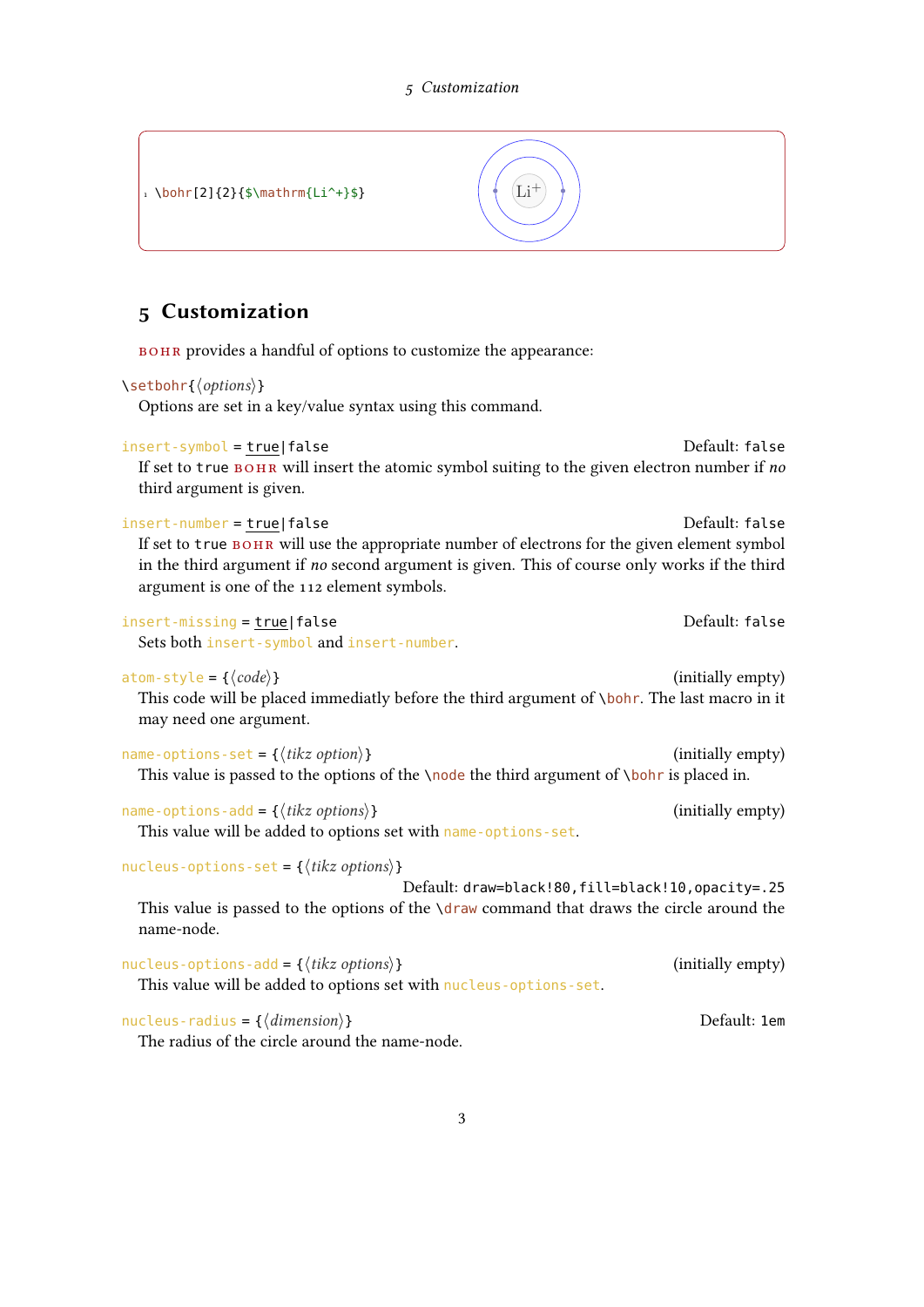#### 5 Customization

<span id="page-3-0"></span>

|                              | electron-options-set = { $\langle$ <i>tikz options</i> }}<br>This value is passed to the options of the $\tilde{i}$ th command that draws the electrons.                                                                                                                                                                                                                                                                                                                                                                                                            | Default: blue!50!black!50   |
|------------------------------|---------------------------------------------------------------------------------------------------------------------------------------------------------------------------------------------------------------------------------------------------------------------------------------------------------------------------------------------------------------------------------------------------------------------------------------------------------------------------------------------------------------------------------------------------------------------|-----------------------------|
|                              | electron-options-add = { $\langle$ <i>tikz options</i> }}<br>This value will be added to options set with electron-options-set.                                                                                                                                                                                                                                                                                                                                                                                                                                     | (initially empty)           |
|                              | electron-radius = $\{\langle dimension \rangle\}$<br>The radius of the circles that represent the electrons.                                                                                                                                                                                                                                                                                                                                                                                                                                                        | Default: 1.5pt              |
|                              | shell-options-set = $\{\langle tikz \text{ options}\rangle\}$<br>This value is passed to the options of the $\lambda$ draw command that draws the circles that represent<br>the shells.                                                                                                                                                                                                                                                                                                                                                                             | Default: draw=blue!75, thin |
|                              | shell-options-add = { $\langle$ <i>tikz options</i> }}<br>This value will be added to options set with shell-options-set.                                                                                                                                                                                                                                                                                                                                                                                                                                           | (initially empty)           |
|                              | shell-dist = $\{\langle dimension \rangle\}$<br>The distance between the nucleus and the first shell and between subsequent shells.                                                                                                                                                                                                                                                                                                                                                                                                                                 | Default: 1em                |
| Introduced in<br>version 0.3 | $distribution$ -method = periodic   quantum<br>Determines how the electrons are distributed on the shells. periodic distributes the electrons<br>2-8-8-18-18-32-32, <i>i. e.</i> , according to the place of the corresponding atom in the periodic table<br>of elements. quantum distributes the electrons according to the electron configuration of the<br>corresponding atom where each shell represents the main quantum number. Pd for example has<br>the configuration $1s^22s^22p^63s^23p^63d^{10}4s^24p^64d^{10}$ and would get two electrons on the first | Default: quantum            |

1 \setbohr{name-options-set={font=\footnotesize\sffamily}}  $2 \bb{1}$  2}{He} \bohr{7}{N}

shell, 8 electrons on the second, and 18 electrons each on the third and fourth.



1 % uses package `chemmacros' 2 \setbohr{atom-style={\footnotesize\sffamily\ch}}

 $_3 \bb{0}{H+} \bb{0}{H+}$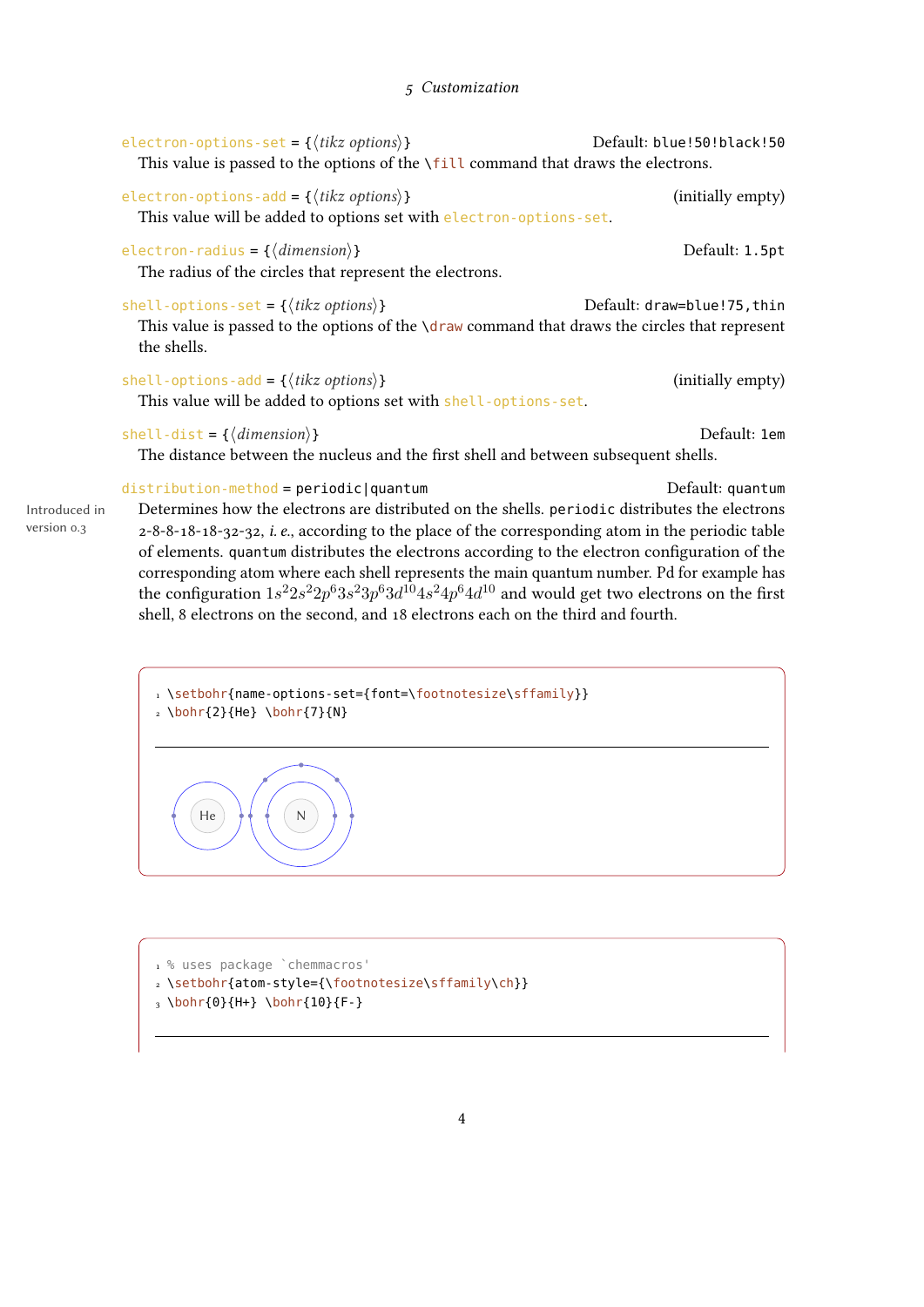#### References

<span id="page-4-1"></span>

1 \setbohr{  $2$  shell-options-add = dashed,  $3$  shell-dist = .5em, 4 insert-missing 5 }  $6 \bb{r}{6}{} \b{both}$ 





# <span id="page-4-0"></span>References

- [Nie14] Clemens NIEDERBERGER. cnltx. version 0.10a, Jan. 23, 2014. url: <http://mirror.ctan.org/macros/latex/contrib/cnltx/>.
- [Nie15] Clemens NIEDERBERGER. elements. version 0.1, June 14, 2015. url: <http://mirror.ctan.org/macros/latex/contrib/elements/>.